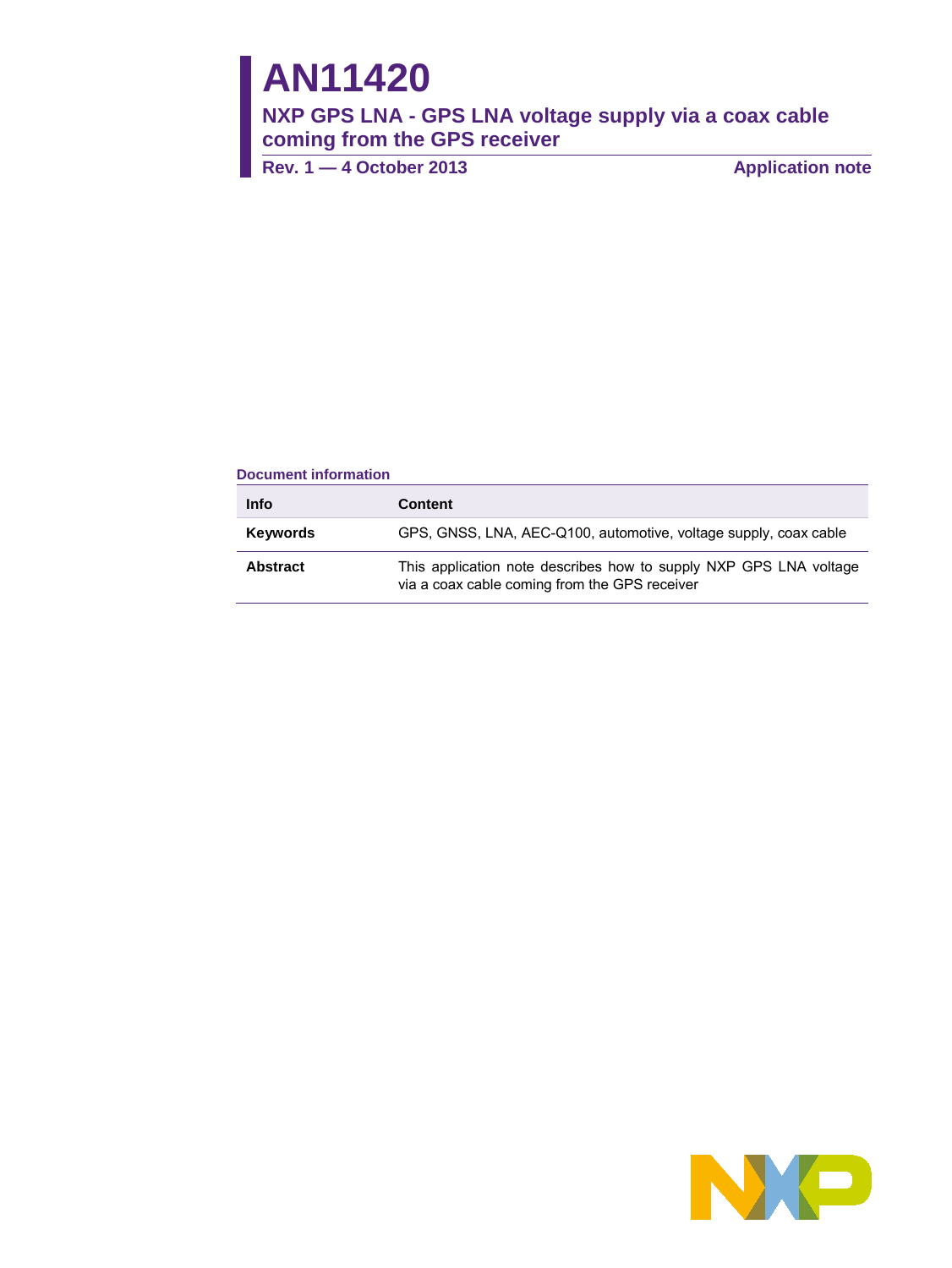**Revision history**

| <b>Rev</b>               | <b>Date</b> | <b>Description</b> |
|--------------------------|-------------|--------------------|
| $\overline{\phantom{a}}$ | 20131004    | First publication  |

## **Contact information**

For more information, please visit: [http://www.nxp.com](http://www.nxp.com/)

For sales office addresses, please send an email to: [salesaddresses@nxp.com](mailto:salesaddresses@nxp.com)

AN11420 All information provided in this document is subject to legal disclaimers. © NXP B.V. 2013. All rights reserved.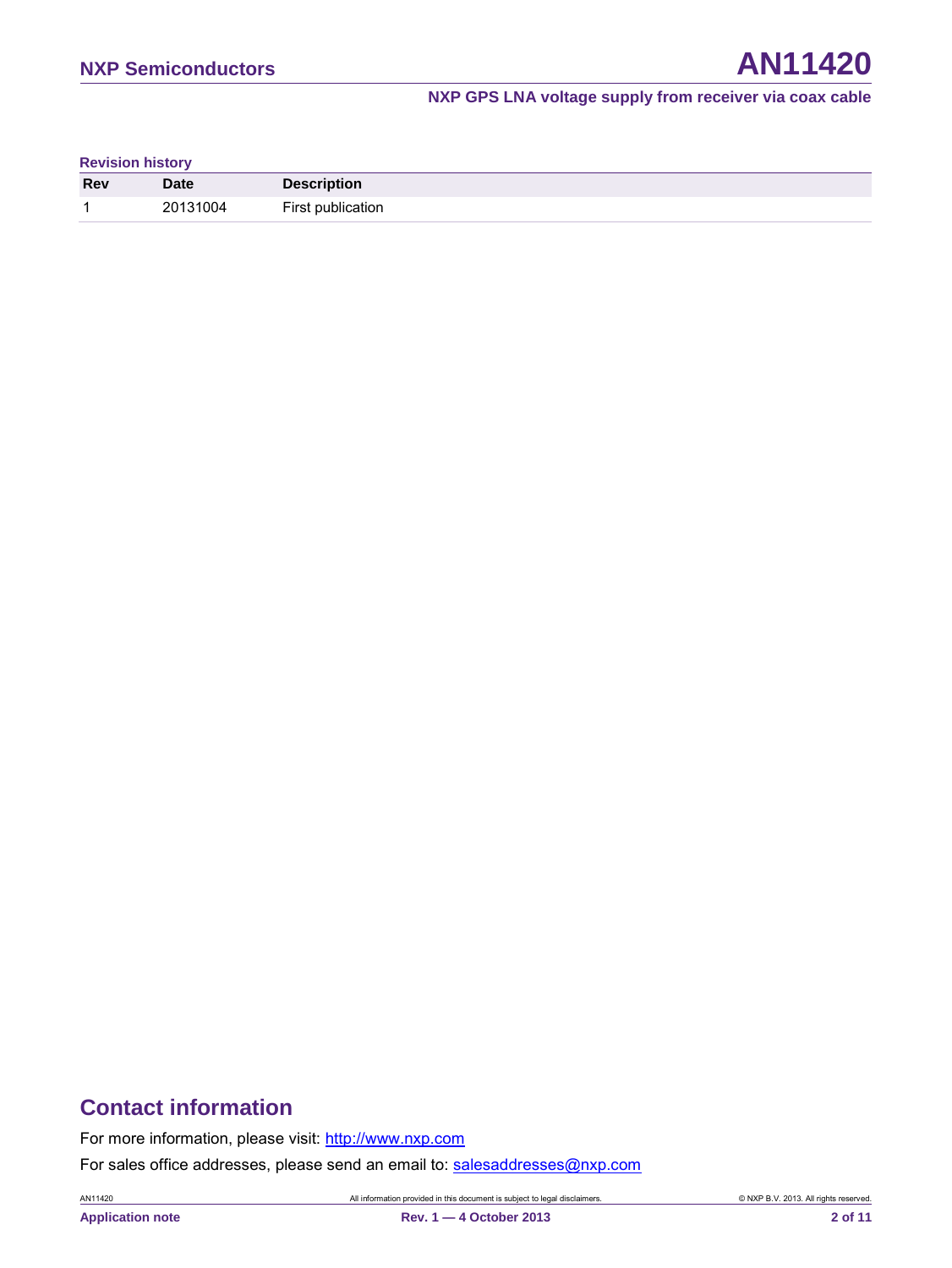## <span id="page-2-0"></span>**1. Introduction**

GPS LNAs are needed in active antenna applications due to the losses of a long cable between the antenna and the receiver.

This application note gives practical information how to supply an NXP GPS LNA via a coax cable coming from the GPS receiver. This applies to automotive qualified BGU7004 and BGU7008 since they both have the same architecture. They are AEC-Q100 qualified Low Noise Amplifiers (LNAs) for GPS receiver applications in a plastic leadless 6-pin, extremely small SOT886 package. Both of them require only one external matching inductor and one external decoupling capacitor. They adapt itself to the changing environment resulting from co-habitation of different radio systems in modern cellular handsets. During high jamming power levels, resulting for example from a cellular transmit burst, it temporarily increases its bias current to improve sensitivity. Both of them cover full GNSS L1 band, from 1559 MHz to 1610 MHz and work with a supply voltage from 1.5 V to 2.85 V.

The BGU7004 and BGU7008 performance information is available in their datasheets.

## <span id="page-2-1"></span>**2. System features**

- AEC-Q100 qualified
- Covers full GNSS L1 band, from 1559 MHz to 1610 MHz
- Noise figure = 0.85 dB for BGU7008 and 0.9 dB for BGU7004
- Gain 18.5 dB for BGU7008 and 16.5 dB for BGU7004
- High 1 dB compression point of −12 dBm for BGU7008 and -11 dBm for BGU7004
- High out of band IP3<sub>i</sub> of 4 dBm for BGU7008 and 9 dBm for BGU7004
- Supply voltage 1.5 V to 2.85 V, optimized for 1.8 V
- Power down mode current consumption < 1 uA
- Optimized performance at low supply current of 4.8 mA for BGU7008 and 4.5 mA for BGU7004.
- Integrated temperature stabilized bias for easy design
- Requires only one input matching inductor and one supply decoupling capacitor
- Input and output DC decoupled
- ESD protection on all pins (HBM > 2 kV)
- Integrated matching for the output
- Small 6-pin leadless package 1 mm × 1.45 mm × 0.5 mm
- 110 GHz transit frequency SiGe:C technology

## <span id="page-2-2"></span>**3. Application Information**

The application circuit shows how to supply the NXP GPS LNA voltage in an active antenna application via a coax cable coming from the GPS receiver is depicted in Figure 1. Table 1 shows the bill of materials.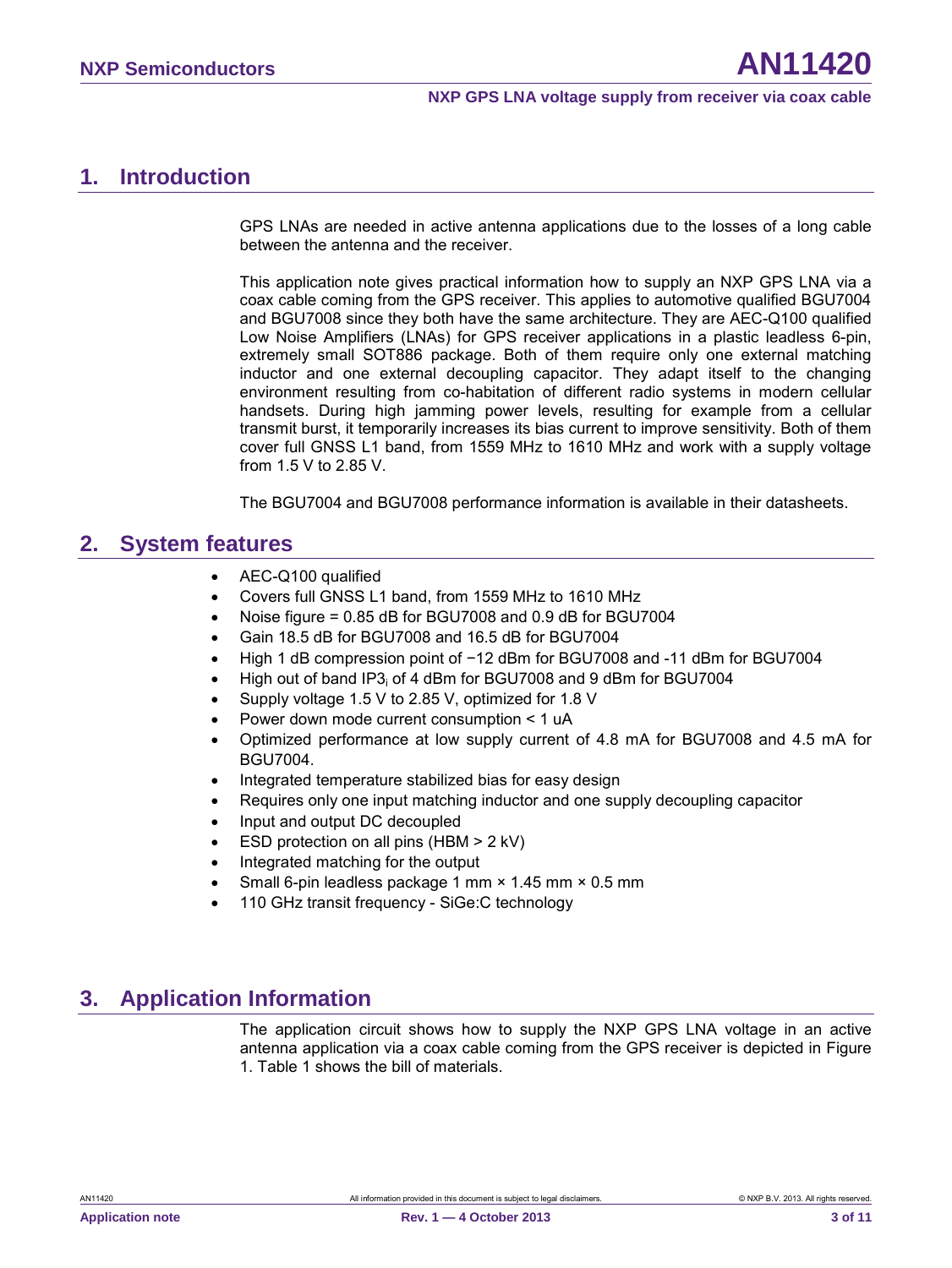

## <span id="page-3-1"></span>**3.1 NXP GPS LNA voltage supply in an active antenna application via a coax cable coming from the GPS receiver**

<span id="page-3-0"></span>A GPS signal comes from antenna to the NXP GPS LNA. An optional external ESD protection diode can be used to increase the system's ESD performance from 2kV up to 10kV. At the input of the GPS LNA only one external coil L1 is needed for the matching. At the input there is no external DC blocking capacitor needed since the NXP GPS LNA has an integrated input DC blocking capacitor.

Note that now at the output of the GPS LNA, there are an RF signal and a DC voltage. For the voltage supply of the GPS LNA, since the voltage supply comes from the GPS receiver to the output of the GPS LNA via a coax cable, the voltage supply is tapped from the output of the GPS LNA to the voltage supply Vcc of the GPS LNA via an RF choke, which blocks the RF signal and passes the DC supply voltage.

Close to the Vcc pin (pin 2) of the GPS LNA, an external decoupling capacitor C1 is needed to decouple and to give an extra filtering of the RF signal in the DC supply line. At the output of the GPS LNA, there is no external DC blocking capacitor needed either because the NXP GPS LNA has an integrated output DC blocking capacitor as well, which blocks the DC supply voltage and passes the RF signal.

The enable (pin 6 of the GPS LNA) voltage can be connected to Vcc for "always on" or supplied separately. Pin 1 and 4 of the GPS LNA are grounded. The BGU7004 and BGU7008 pinning information is available in their datasheets.

Figure 2 until Figure 5 show the comparison for BGU7008 at 2.85V between the default application and the one using supply voltage via a coax cable in term of NF, Gain, Input Return Loss, and Output Return Loss respectively. The figures show that there are no significant differences in term of performance between the default application and the one using supply voltage via a coax cable.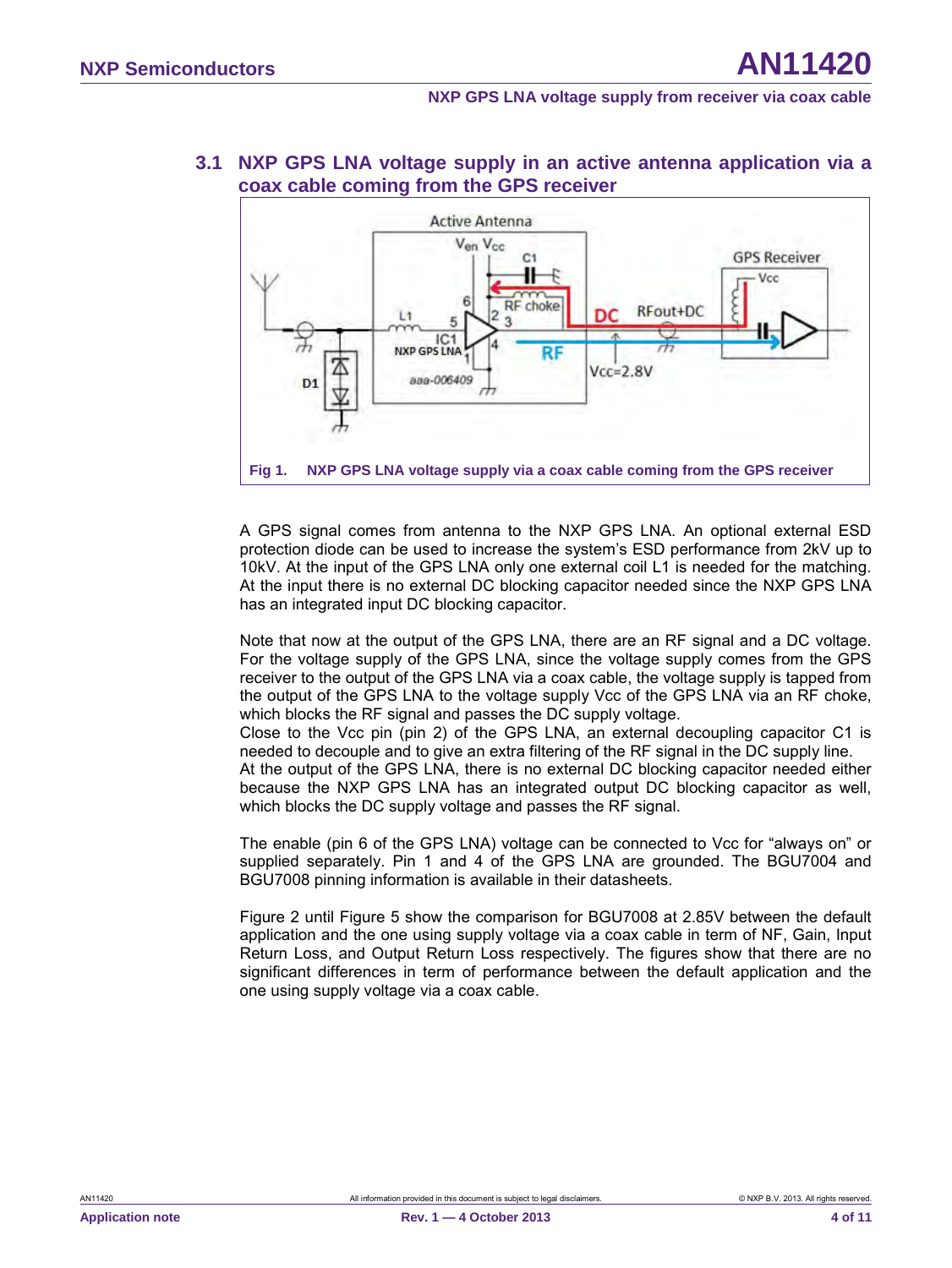

<span id="page-4-1"></span><span id="page-4-0"></span>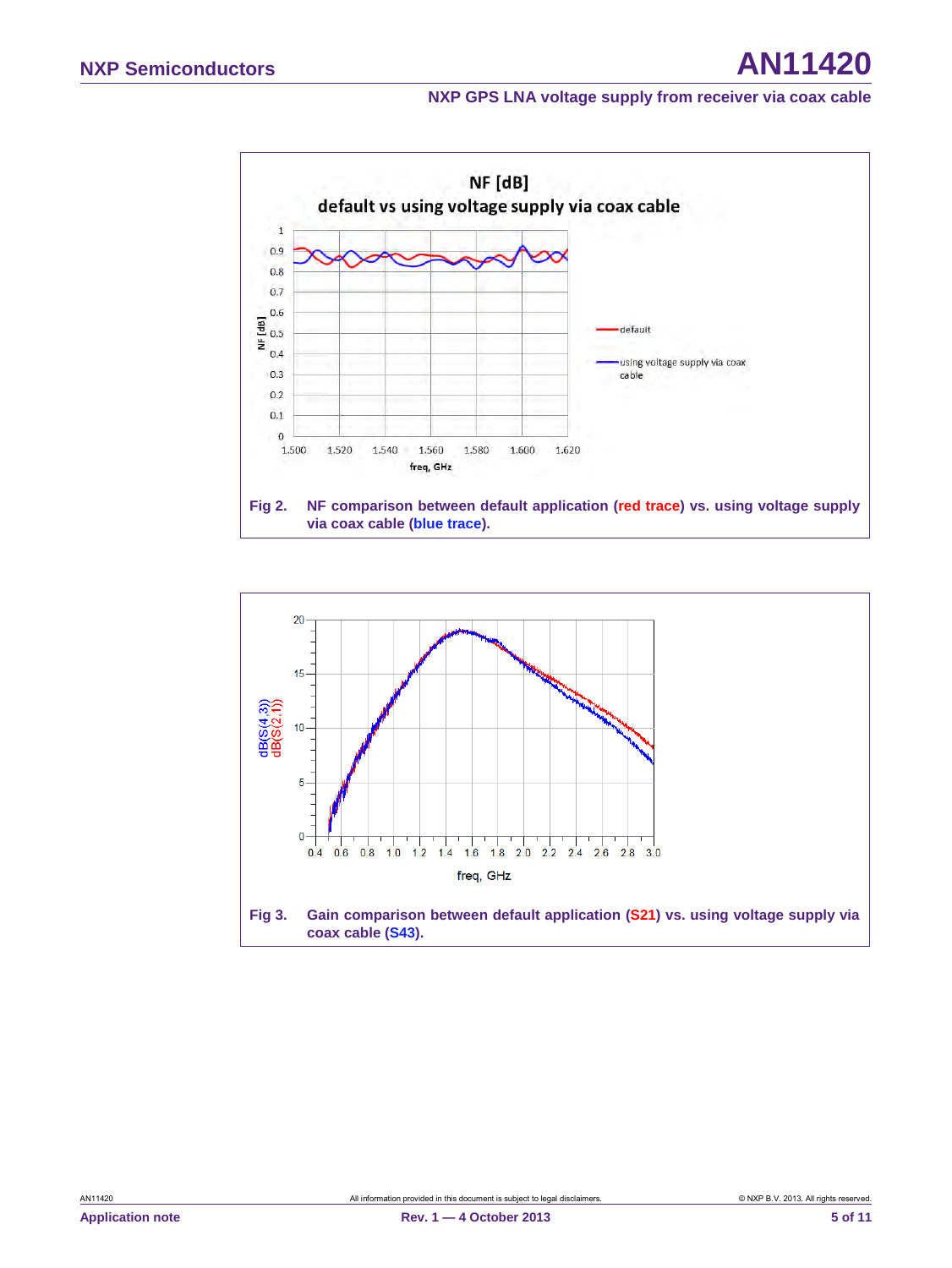

<span id="page-5-0"></span>

## <span id="page-5-3"></span><span id="page-5-1"></span>**3.2 Bill of materials**

<span id="page-5-2"></span>

| Table 1.<br><b>Evaluation board BOM</b> |                                |                          |                 |
|-----------------------------------------|--------------------------------|--------------------------|-----------------|
| <b>Component</b>                        | <b>Description</b>             | Value                    | <b>Supplier</b> |
| C1                                      | Decoupling capacitor           | 1 nF                     | various         |
| IC <sub>1</sub>                         | BGU7004 or BGU7008 GPS LNA     | $\overline{\phantom{a}}$ | <b>NXP</b>      |
| L1                                      | High quality matching inductor | $5.6$ nH                 | Murata LOW15A   |
| RF choke                                | RF choke                       | $100$ nH                 | Murata LQG15HS  |
| D1                                      | ESD Diode (optional)           | PESD5V0F1BL              | <b>NXP</b>      |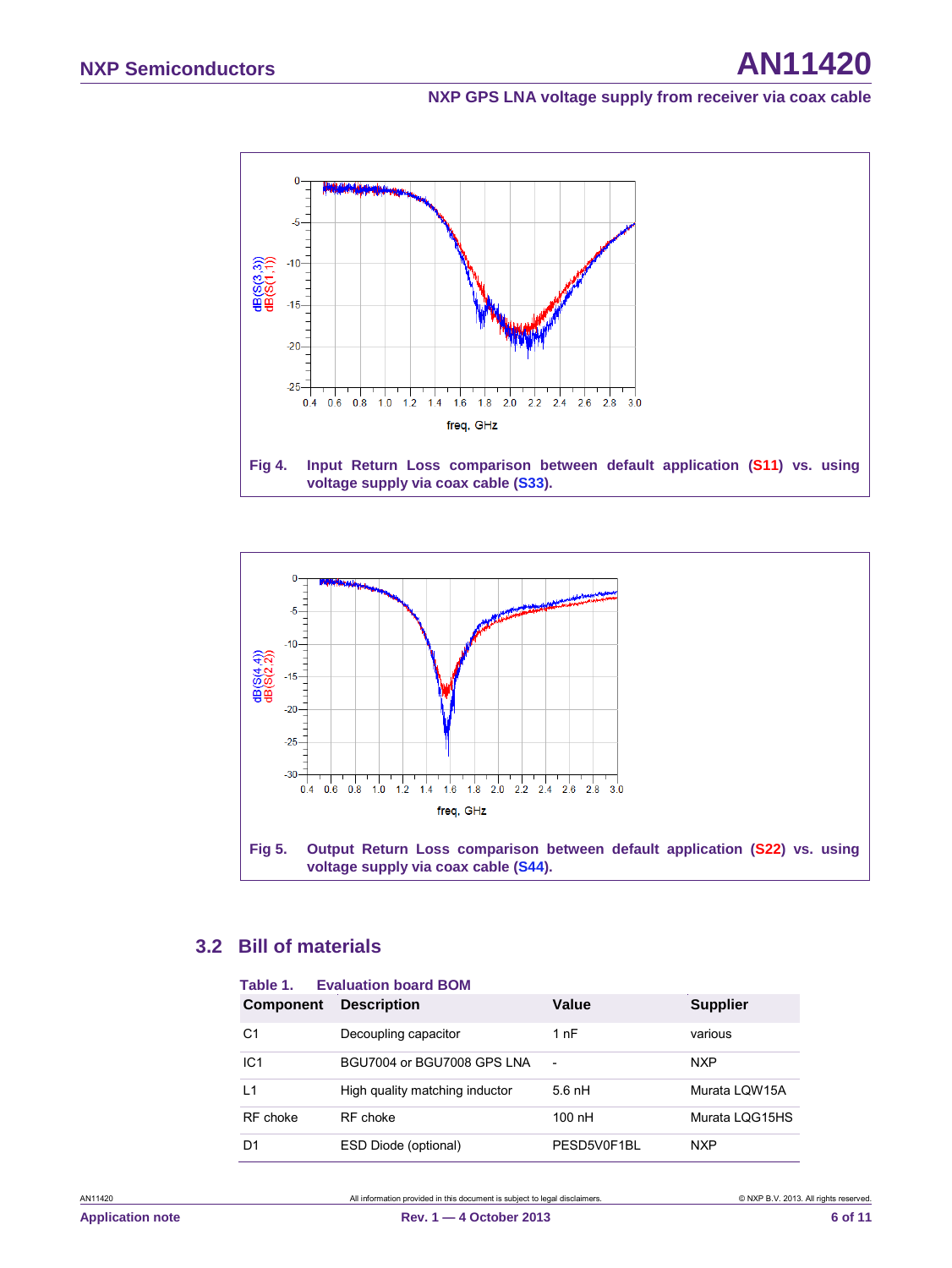## <span id="page-6-1"></span>**4. Abbreviations**

<span id="page-6-0"></span>

| Table 2.    | <b>Abbreviations</b>               |
|-------------|------------------------------------|
| Acronym     | <b>Description</b>                 |
| DC          | Direct Current                     |
| <b>RF</b>   | Radio Frequency                    |
| <b>GPS</b>  | <b>Global Positioning System</b>   |
| LNA         | Low Noise Amplifier                |
| <b>GNSS</b> | Global Navigation Satellite System |
| <b>ESD</b>  | Electro Static Discharge           |
| <b>HBM</b>  | Human Body Model                   |
| SiGe:C      | Silicon Germanium Carbon           |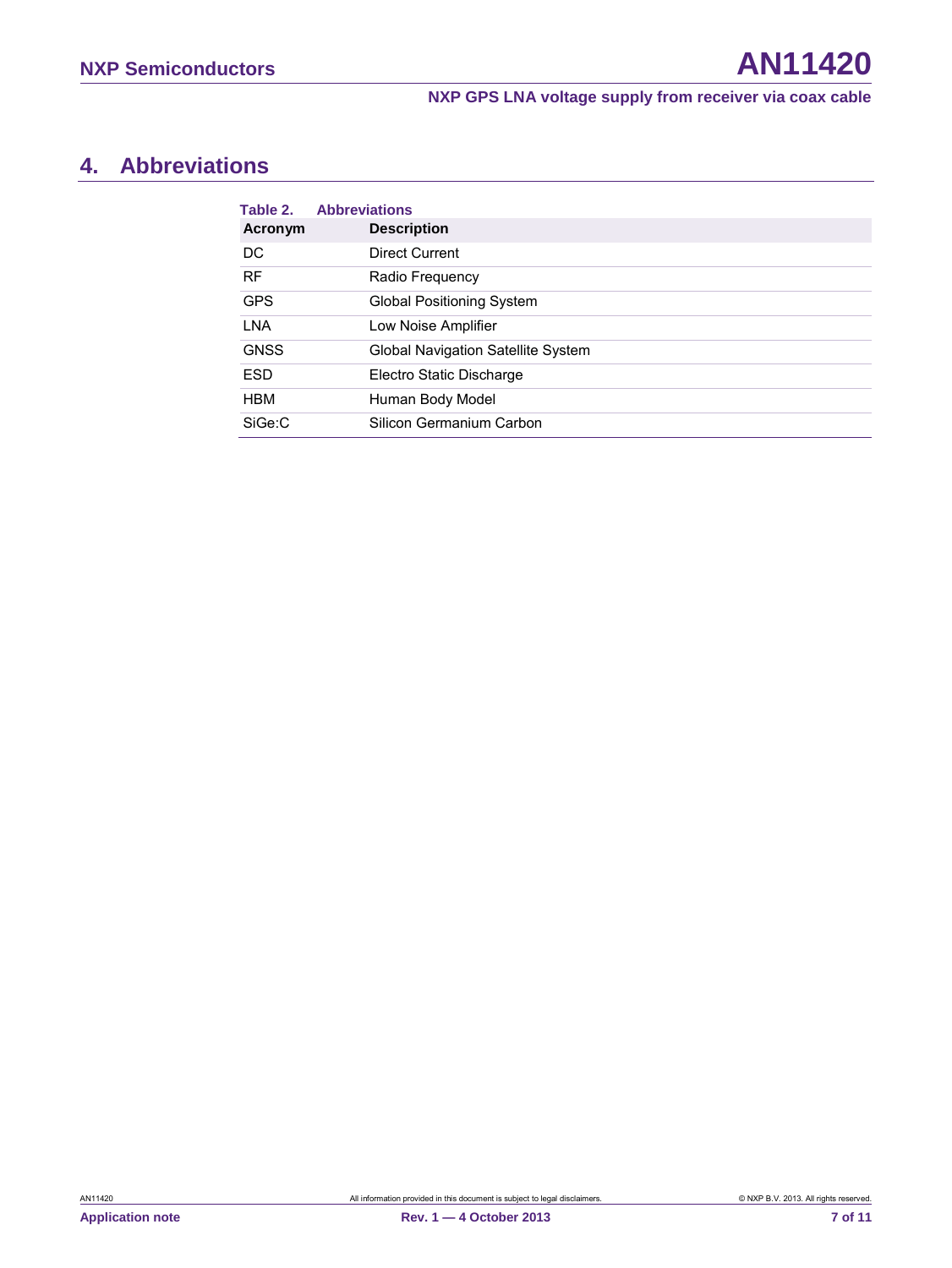## <span id="page-7-0"></span>**5. Legal information**

## <span id="page-7-1"></span>**5.1 Definitions**

**Draft —** The document is a draft version only. The content is still under internal review and subject to formal approval, which may result in modifications or additions. NXP Semiconductors does not give any representations or warranties as to the accuracy or completeness of information included herein and shall have no liability for the consequences of use of such information.

## <span id="page-7-2"></span>**5.2 Disclaimers**

**Limited warranty and liability —** Information in this document is believed to be accurate and reliable. However, NXP Semiconductors does not give any representations or warranties, expressed or implied, as to the accuracy or completeness of such information and shall have no liability for the consequences of use of such information. NXP Semiconductors takes no responsibility for the content in this document if provided by an information source outside of NXP Semiconductors.

In no event shall NXP Semiconductors be liable for any indirect, incidental, punitive, special or consequential damages (including - without limitation lost profits, lost savings, business interruption, costs related to the removal or replacement of any products or rework charges) whether or not such damages are based on tort (including negligence), warranty, breach of contract or any other legal theory.

Notwithstanding any damages that customer might incur for any reason whatsoever, NXP Semiconductors' aggregate and cumulative liability towards customer for the products described herein shall be limited in accordance with the Terms and conditions of commercial sale of NXP Semiconductors.

**Right to make changes —** NXP Semiconductors reserves the right to make changes to information published in this document, including without limitation specifications and product descriptions, at any time and without notice. This document supersedes and replaces all information supplied prior to the publication hereof.

**Suitability for use —** NXP Semiconductors products are not designed, authorized or warranted to be suitable for use in life support, life-critical or safety-critical systems or equipment, nor in applications where failure or malfunction of an NXP Semiconductors product can reasonably be expected to result in personal injury, death or severe property or environmental damage. NXP Semiconductors and its suppliers accept no liability for inclusion and/or use of NXP Semiconductors products in such equipment or applications and therefore such inclusion and/or use is at the customer's own risk.

**Applications —** Applications that are described herein for any of these products are for illustrative purposes only. NXP Semiconductors makes no representation or warranty that such applications will be suitable for the specified use without further testing or modification.

Customers are responsible for the design and operation of their applications and products using NXP Semiconductors products, and NXP

Semiconductors accepts no liability for any assistance with applications or customer product design. It is customer's sole responsibility to determine whether the NXP Semiconductors product is suitable and fit for the customer's applications and products planned, as well as for the planned application and use of customer's third party customer(s). Customers should provide appropriate design and operating safeguards to minimize the risks associated with their applications and products.

NXP Semiconductors does not accept any liability related to any default, damage, costs or problem which is based on any weakness or default in the customer's applications or products, or the application or use by customer's third party customer(s). Customer is responsible for doing all necessary testing for the customer's applications and products using NXP Semiconductors products in order to avoid a default of the applications and the products or of the application or use by customer's third party customer(s). NXP does not accept any liability in this respect.

**Export control —** This document as well as the item(s) described herein may be subject to export control regulations. Export might require a prior authorization from national authorities.

**Evaluation products —** This product is provided on an "as is" and "with all faults" basis for evaluation purposes only. NXP Semiconductors, its affiliates and their suppliers expressly disclaim all warranties, whether express, implied or statutory, including but not limited to the implied warranties of noninfringement, merchantability and fitness for a particular purpose. The entire risk as to the quality, or arising out of the use or performance, of this product remains with customer.

In no event shall NXP Semiconductors, its affiliates or their suppliers be liable to customer for any special, indirect, consequential, punitive or incidental damages (including without limitation damages for loss of business, business interruption, loss of use, loss of data or information, and the like) arising out the use of or inability to use the product, whether or not based on tort (including negligence), strict liability, breach of contract, breach of warranty or any other theory, even if advised of the possibility of such damages.

Notwithstanding any damages that customer might incur for any reason whatsoever (including without limitation, all damages referenced above and all direct or general damages), the entire liability of NXP Semiconductors, its affiliates and their suppliers and customer's exclusive remedy for all of the foregoing shall be limited to actual damages incurred by customer based on reasonable reliance up to the greater of the amount actually paid by customer for the product or five dollars (US\$5.00). The foregoing limitations, exclusions and disclaimers shall apply to the maximum extent permitted by applicable law, even if any remedy fails of its essential purpose.

## <span id="page-7-3"></span>**5.3 Trademarks**

Notice: All referenced brands, product names, service names and trademarks are property of their respective owners.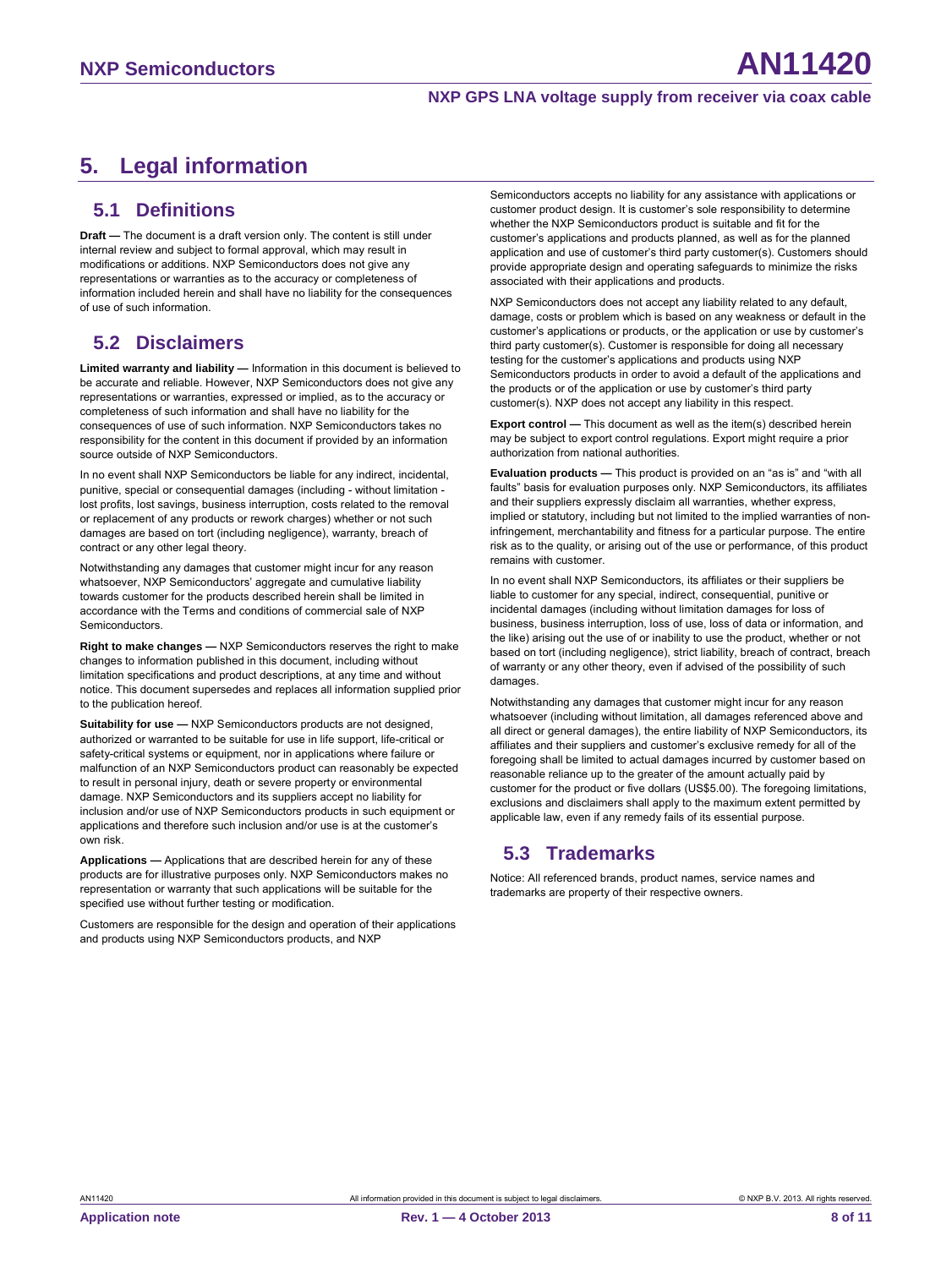## <span id="page-8-0"></span>**6. List of figures**

| Fig 1. | NXP GPS LNA voltage supply via a coax cable<br>coming from the GPS receiver4                     |
|--------|--------------------------------------------------------------------------------------------------|
| Fig 2. | NF comparison between default application (red<br>trace) vs. using voltage supply via coax cable |
| Fig 3. | Gain comparison between default application<br>(S21) vs. using voltage supply via coax cable     |
| Fig 4. | Input Return Loss comparison between default<br>application (S11) vs. using voltage supply via   |
| Fig 5. | Output Return Loss comparison between default<br>application (S22) vs. using voltage supply via  |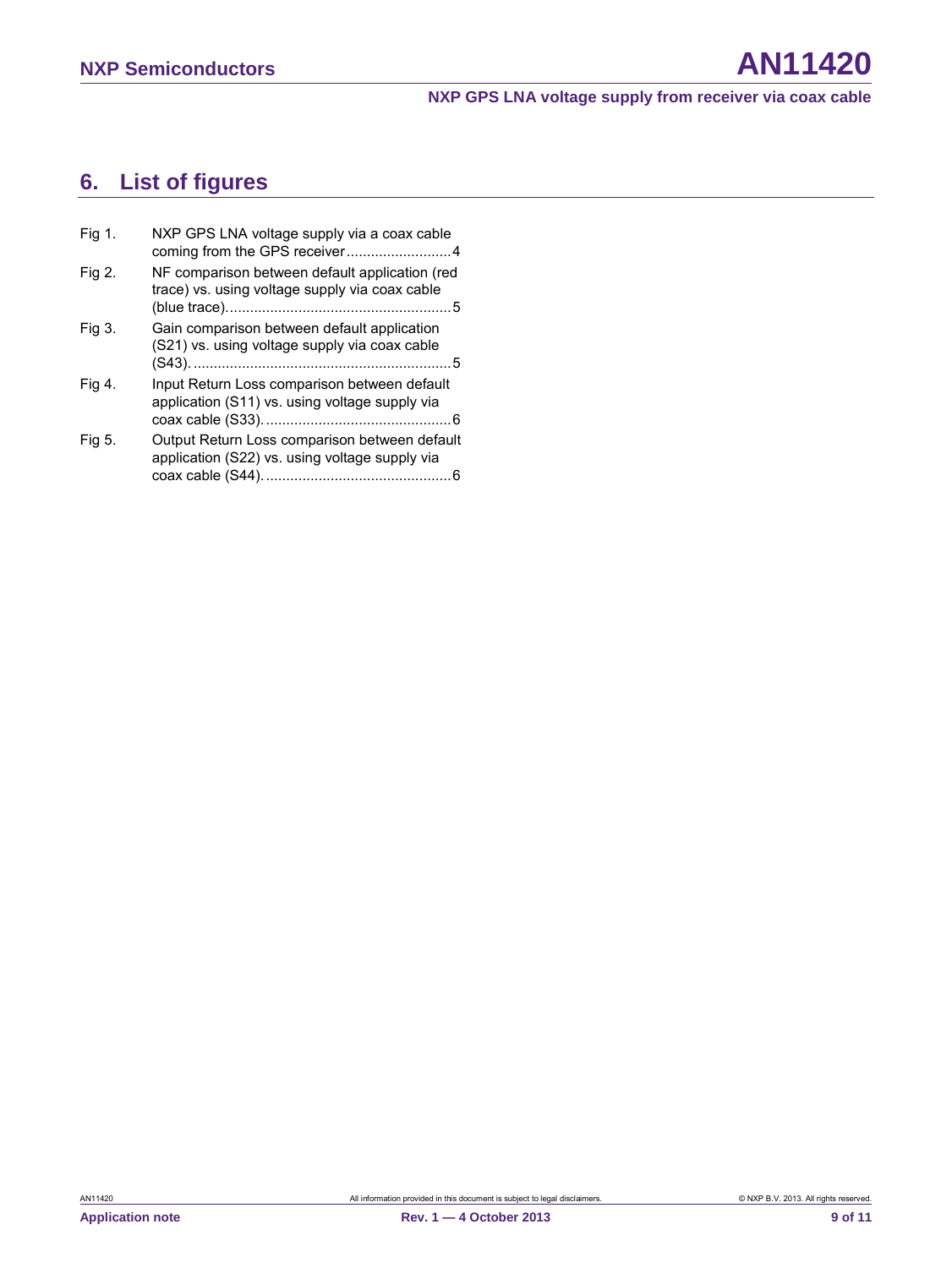## <span id="page-9-0"></span>**7. List of tables**